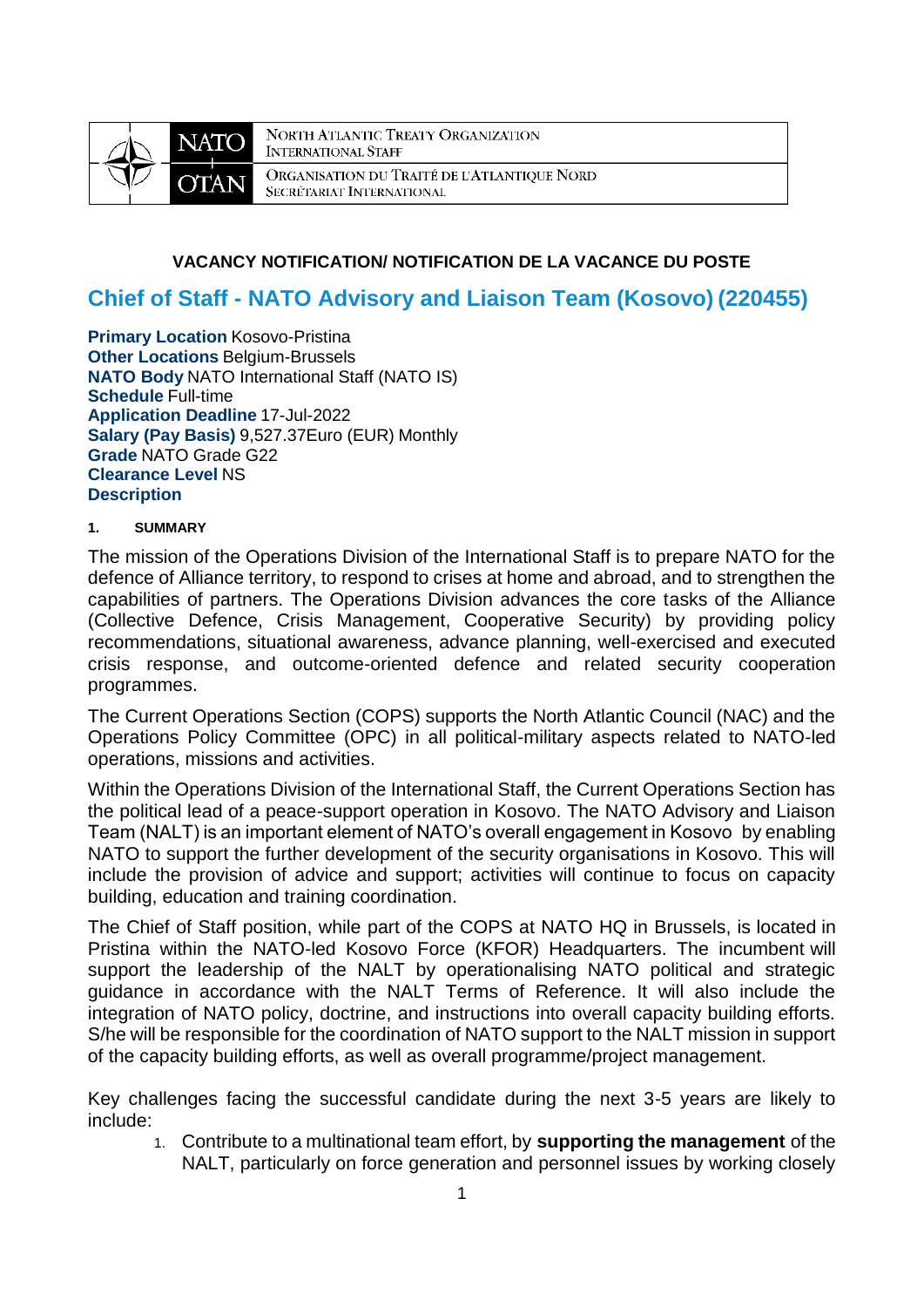with the Operations Division, the NATO Military Authorities and the National Military Representatives and oversee the NALT budget.

- 2. Ensure coherent and coordinated **delivery of capacity building efforts** through the use of objective based programmes, to ensure overall transparency and accountability of NATO's efforts.
- 3. Develop and maintain a thorough **understanding of political sensitivities** in relation to Kosovo, to include NATO's regional efforts.

*In addition to the application form, candidates are expected to submit a Word or PDF document, maximum of three A4 pages, summarising their views on the key (and possible other) challenges above, and how they would address them if selected for the position.*

## **2. QUALIFICATIONS AND EXPERIENCE**

## **ESSENTIAL**

The incumbent must:

- possess a university degree in international relations, or a relevant discipline;
- have at least 10 years' of relevant experience in progressively responsible positions;
- demonstrate tact, discretion and diplomacy when dealing with staff sensitive issues;
- have extensive experience and proven capacity to lead, inspire and engage a diverse and multidisciplinary team;
- have excellent communication skills, both orally and in writing, and be able to draft clearly and concisely in one of NATO's official languages.
- have extensive knowledge and experience developing policy in international crisis management, international affairs.
- have experience demonstrating sound political judgment and strong analytical skills;
- have experience in planning, implementing, monitoring, and assessing international support efforts in the security sector;
- have knowledge of current political affairs and challenges facing the Alliance;
- possess the following minimum levels of NATO's official languages (English/French): V ("Advanced") in English and I ("Beginner") in French.

## **DESIRABLE**

The following would be considered an advantage:

- a very good understanding of Alliance military structures;
- in-depth knowledge of NATO political and military policies and procedures;
- experience in operational theatres, or post conflict areas;
- knowledge of the Balkans, particularly Kosovo.

## **3. MAIN ACCOUNTABILITIES**

### **Vision and Direction**

Develop, communicate and implement a vision for the future development of the NALT team to face the challenges of the future in an ever-changing working environment. Champion change and federate the team around common objectives, ensuring that vision guides its mid and long-term programme of work. Act as a role model of inclusive leadership and promote resilience, flexibility and innovation.

### **People Management**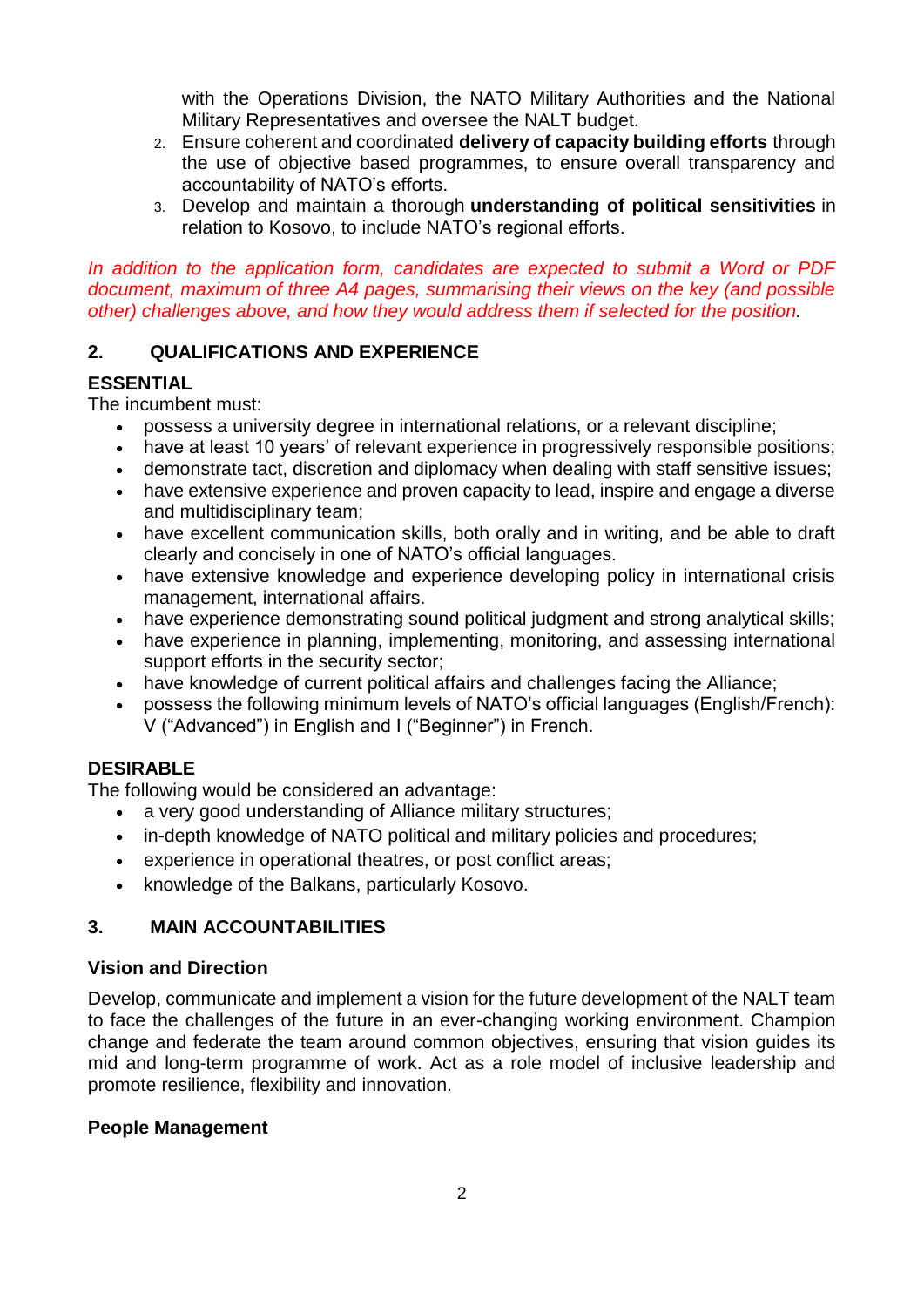Provide advice and guidance in sensitive cases. Provide in-depth mentoring, coaching and training opportunities and be available to offer guidance at critical moments. Ensure that all staff under her/his responsibility are clear on Organisational, Divisional, Directorate and Section objectives. Provide regular and fair feedback on performance. Promote integrity, professionalism and accountability through a sound and inclusive leadership culture.

### **Expertise Development**

Provide the Leadership of the NALT with assessments, extensive analysis, advice and information on the general political/military situation and complex and sensitive topics in Kosovo and on a broad range of issues essential to the successful implementation of NATO policies. Enhance, develop and apply specific expertise in security sector related issues (such as security sector reform, reintegration, and national security), regional affairs and political analysis and forecasting, within the political context and appreciation of Kosovo. Provide expert guidance and topics for discussion and research to staff.

#### **Policy Development**

Coordinate all work regarding NATO's engagement via NALT and in Kosovo, to include liaison and coordination with KFOR, on a wide range of issues such as domestic politics, governance, rule of law and wider regional developments as well as security sector related issues or reconstruction and development issues. Draft substantive recommendations, advocate policy decisions, shape subsequent implementation and address associated outcomes.

#### **Stakeholder Management**

Under the guidance of Director NALT, ensure a harmonisation of efforts towards a comprehensive engagement through regular and direct interaction with security organisations in Kosovo, to include International Organisations and nations. Particularly the United Nations (UN) and the European Union (EU), the diplomatic community in Kosovo, representatives of international non-governmental organisations, representatives of neighbouring countries and other multilateral organisations to exchange information, identify commonalities and discuss and recommend approaches.

Maintain a network of relationships in theatre and pursue new connections in order to achieve NATO objectives and develop long-term relationship. Engage with local authorities as required regarding initiatives, agree on joint work and foster exchange of information and cooperation. Liaise and coordinate with NATO HQ, military and civilian authorities, and external stakeholders, as needed seeking opinions and collaboration.

### **Representation of the Organization**

As directed by Director NALT, represent NALT in various fora with the aim of communicating the military and political aspects of the Alliance's overall engagement and capacity building efforts in Kosovo, as part of a comprehensive approach by the International Community. Conduct, guide, and influence multinational discussions and negotiations on a variety of complex topics. Contribute to the maintenance of a positive public perception of NATO's involvement in Kosovo, and within the Western Balkans Region.

#### **Project Management**

Guide and supervise the implementation of NATO programmes and activities supported by the NALT in Kosovo and ensure programme/project adherence to the relevant political and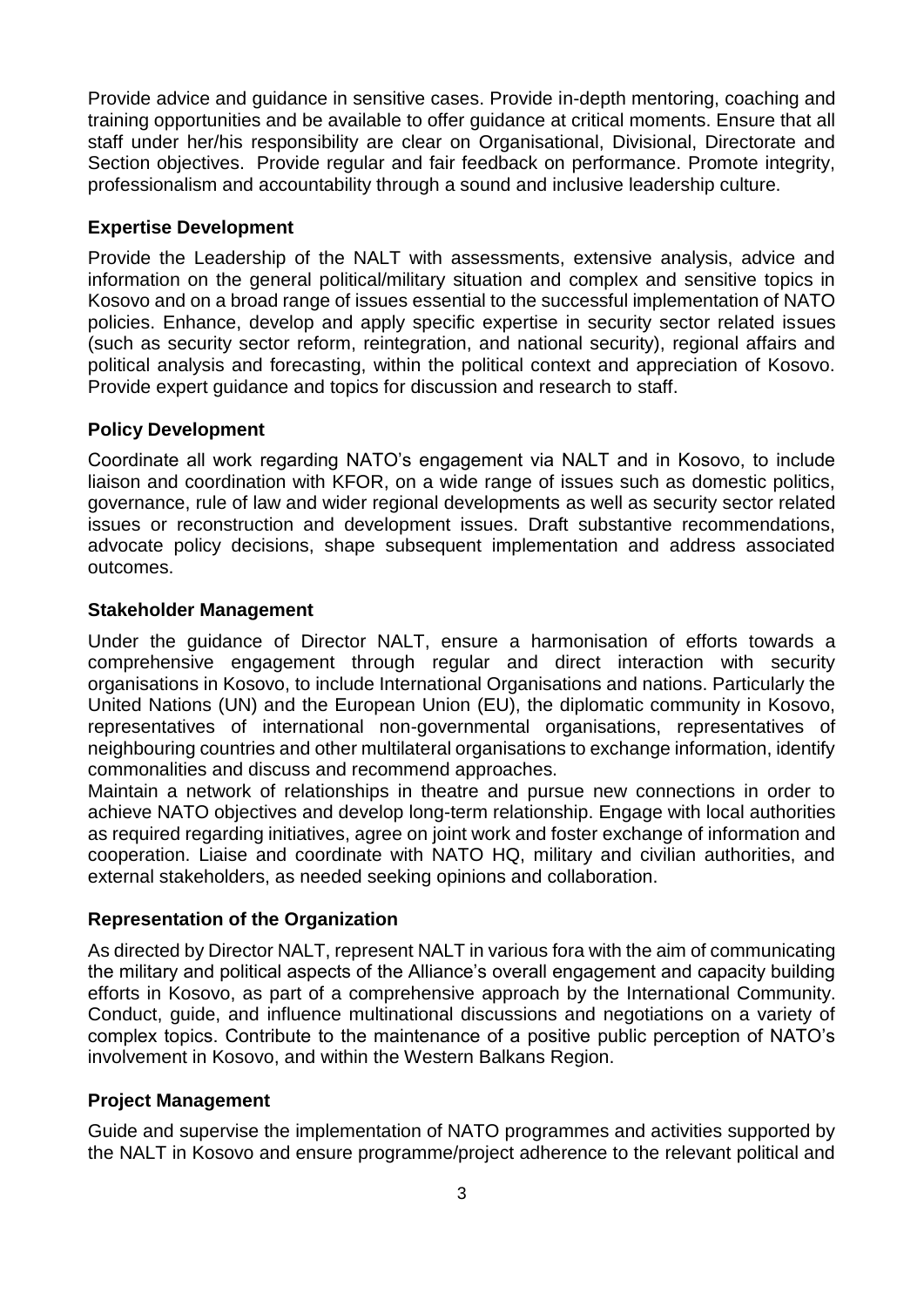strategic guidance, as well as applicable NATO policy. Provide relevant objectives, products, and deliverables to support NATO programmes and policies delivered in the mission.

### **Knowledge Management**

Review, compile, and summarise information for the NALT, organising according to interest and priority, as well as identifying issues of urgency and/or political and military importance. Ensure an efficient workflow for the NALT through the effective use of information management and constant communication.

#### **Financial Management**

Financial point of contact (Funds Manager) of the budget for the NALT in Kosovo, in close cooperation with NATO IS. Oversee the daily management, administrative and financial, of the office composed of military, civilian, and locally hired staff.

#### **Planning and Execution**

Set the annual objectives and plans for the service in coordination with other OPS section and regularly evaluate and report on the status and outcomes of service activities.

#### **Organisational Efficiencies**

Conduct periodical analysis of the Organization's current and future requirements. Explore options on how to improve services offered by HR, based on best practice and industry standards.

Perform any other related duty as assigned.

### **4. INTERRELATIONSHIPS**

The NALT reports to ASG/OPS. The incumbent reports to the Director of the NALT; S/he will maintain an overview of the military and political engagement in Kosovo as required. S/he will liaise with KFOR, as well as representatives of NATO HQ in Brussels, particularly from OPS.

Direct reports: 11 Indirect reports: N/a

### **5. COMPETENCIES**

The incumbent must demonstrate:

- Achievement: Sets and works to meet challenging goals:
- Change Leadership: Personally leads change;
- Conceptual Thinking: Clarifies complex data or situations;
- Developing Others: Provides in-depth mentoring, coaching and training;
- Impact and Influence: Uses indirect influence;
- Initiative: Plans and acts for the long-term;
- Leadership: Positions self as the leader:
- Organisational Awareness: Understands organisational politics;
- Self-Control: Stays composed and positive even under extreme pressure.

## **6. CONTRACT**

**Contract to be offered to the successful applicant (if non-seconded): Definite duration contract of 3 years; possibility of renewal for up to 3 years.**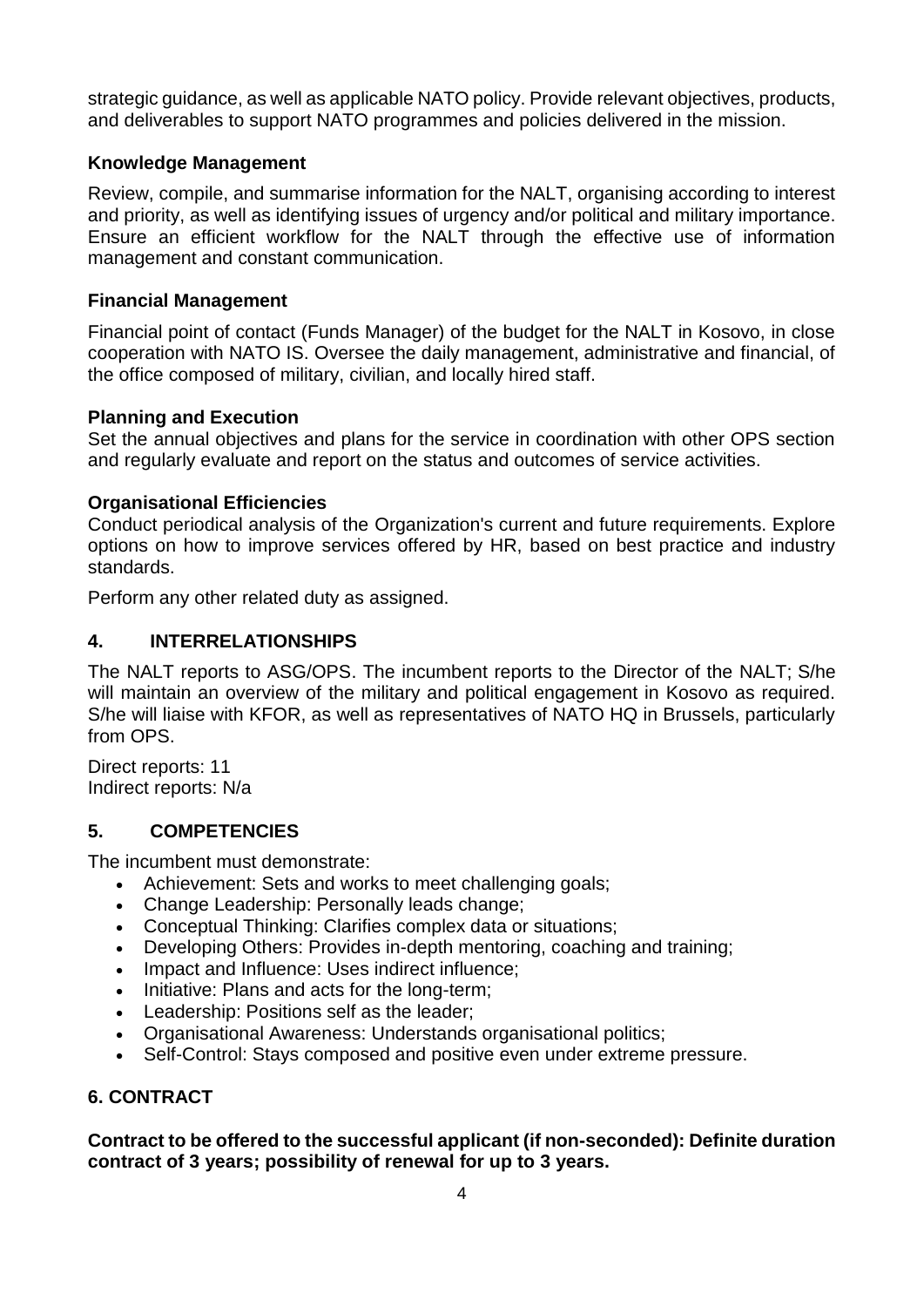Contract clause applicable:

As employment in this post is required for a limited period, the successful applicant will be offered a definite duration contract of 3 years' duration, which, if required, may be renewed for a further period of up to 3 years.

If the successful applicant is seconded from the national administration of one of NATO's member States, a 3 years definite duration contract will be offered, which may be renewed for a further period of up to 3 years if required, and subject also to the agreement of the national authority concerned.

Serving staff will be offered a contract in accordance with the NATO Civilian Personnel Regulations.

## **7. RECRUITMENT PROCESS**

Please note that we can only accept applications from nationals of NATO member countries. Applications must be submitted using e-recruitment system, as applicable:

- For NATO civilian staff members only: please apply via the internal recruitment portal [\(link\)](https://nato.taleo.net/careersection/1/jobsearch.ftl?lang=en);
- For all other applications: www.nato.int/recruitment
- 

Please note that the competition for this post is provisionally scheduled as follows: Pre-selection testing end of July 2022;

Final selection in September 2022, in Brussels, Belgium.

Please note that at the time of the interviews, candidates will be asked to provide evidence of their education and professional experience as relevant for this vacancy.

Appointment will be subject to receipt of a security clearance (provided by the national Authorities of the selected candidate) and approval of the candidate's medical file by the NATO Medical Adviser.

More information about the recruitment process and conditions of employment, can be found at our website (http://www.nato.int/cps/en/natolive/recruit-hq-e.htm)

Appointment will be subject to receipt of a **security clearance** (provided by the national Authorities of the selected candidate), approval of the candidate's **medical file** by the NATO Medical Adviser and the successful completion of the **accreditation** and notification process by the relevant authorities.

## **8. ADDITIONAL INFORMATION**

NATO is committed to diversity and inclusion, and strives to provide equal access to employment, advancement and retention, independent of gender, age, nationality, ethnic origin, religion or belief, cultural background, sexual orientation, and disability. NATO welcomes applications of nationals from all member Nations, and strongly encourages women to apply.

Building Integrity is a key element of NATO's core tasks. As an employer, NATO values commitment to the principles of integrity, transparency and accountability in accordance with international norms and practices established for the defence and related security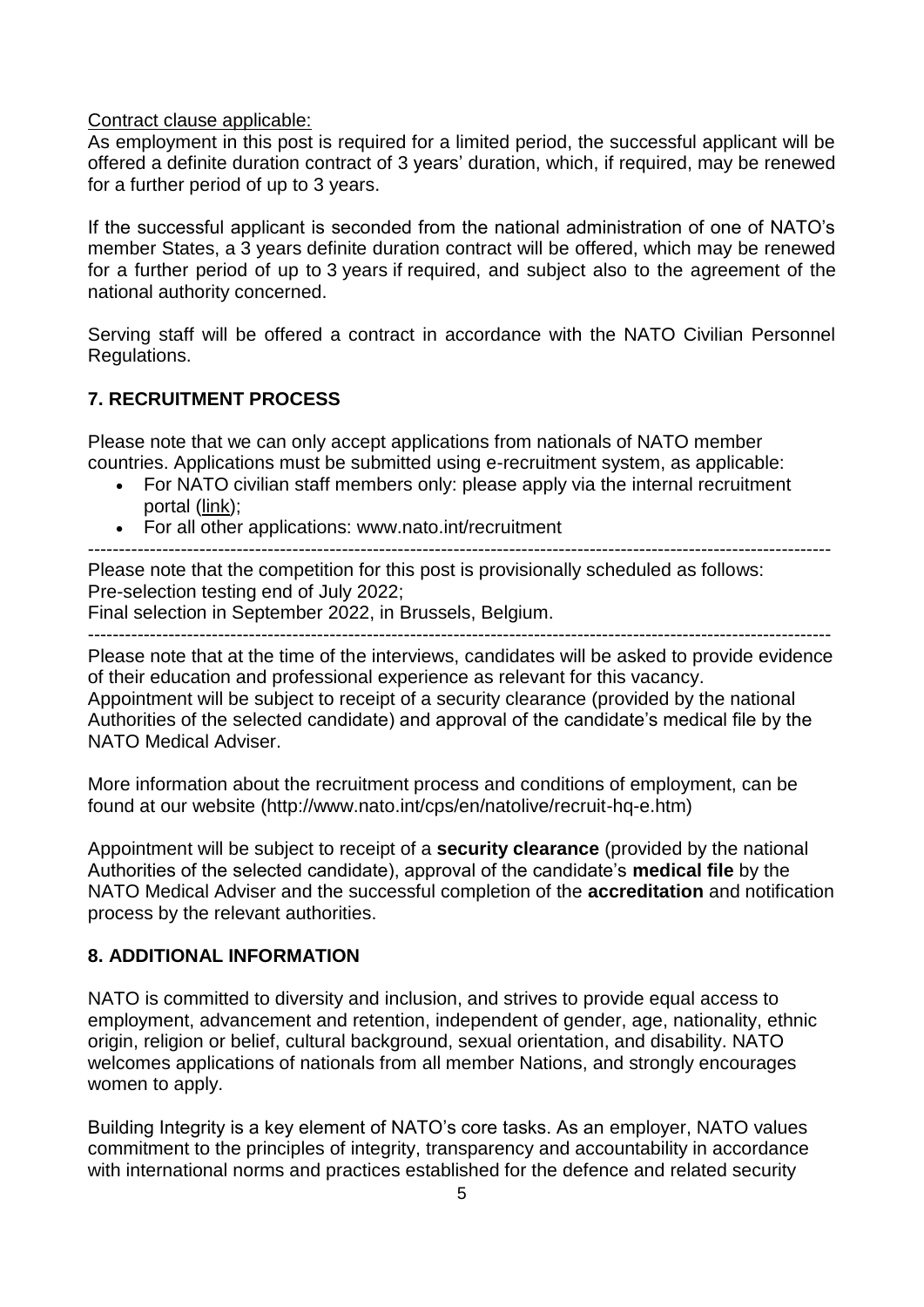sector. Selected candidates are expected to be role models of integrity, and to promote good governance through ongoing efforts in their work.

Due to the broad interest in NATO and the large number of potential candidates, telephone or e-mail enquiries cannot be dealt with.

Applicants who are not successful in this competition may be offered an appointment to another post of a similar nature, albeit at the same or a lower grade, provided they meet the necessary requirements.

The nature of this position may require the staff member at times to be called upon to travel for work and/or to work outside normal office hours.

The organization offers several work-life policies including Teleworking and Flexible Working arrangements (Flexitime) subject to business requirements.

Please note that the International Staff at NATO Headquarters in Brussels, Belgium is a non-smoking environment.

For information about the NATO Single Salary Scale (Grading, Allowances, etc.) please visit our [website.](https://www.nato.int/cps/en/natolive/86790.htm) Detailed data is available under the Salary and Benefits tab.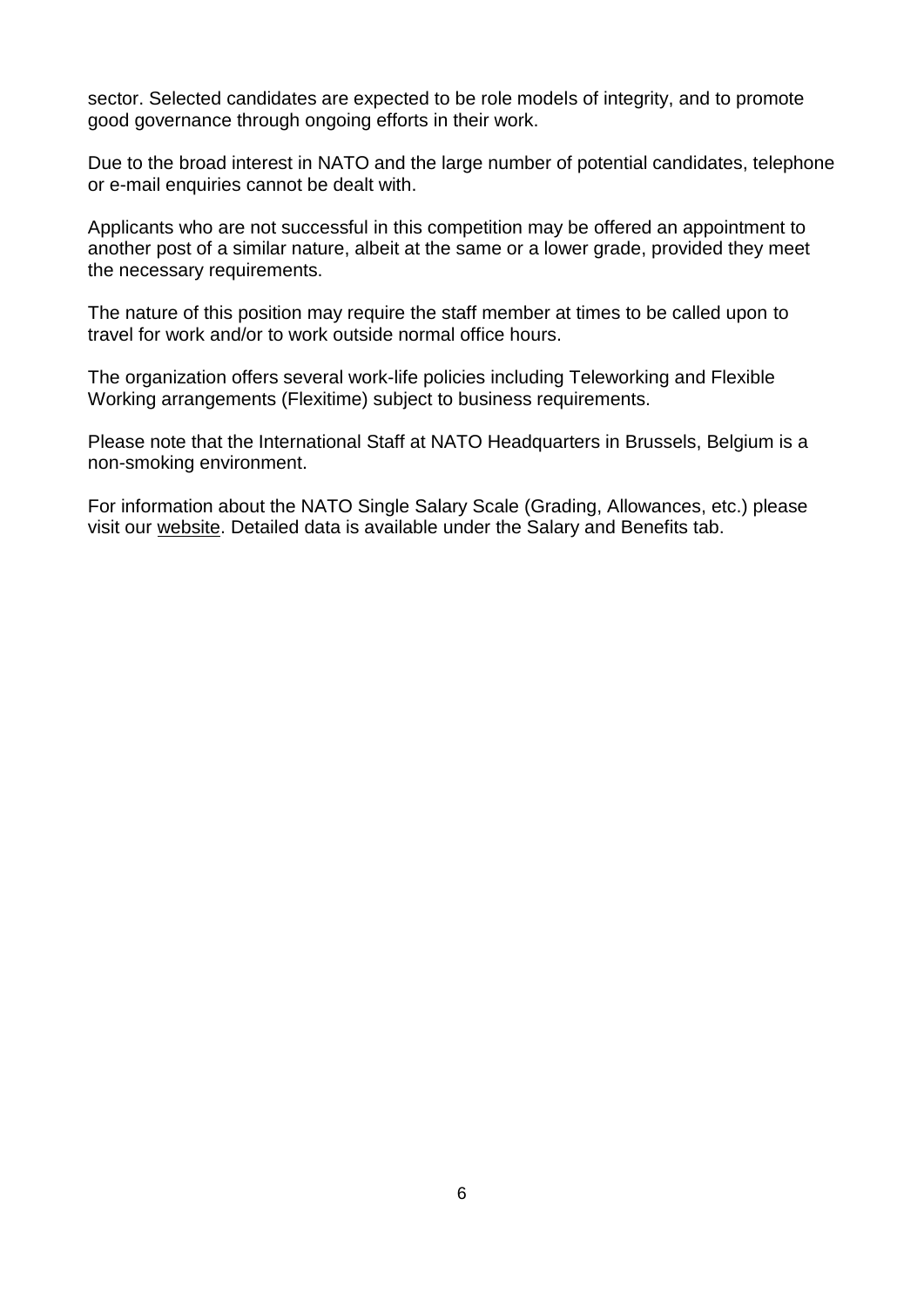**Responsable exécutive/exécutif - Équipe OTAN de Conseil et de Liaison (Kosovo) (220455)**

Emplacement principal Kosovo-Pristina Autres emplacements Belgique-Bruxelles Organisation OTAN SI Horaire Temps plein Date de retrait 17-juil.-2022 Salaire (Base de paie) 9 527,37Euro (EUR) Mensuelle Grade NATO Grade G22 Niveau de l'habilitation de sécurité NS

**Description** 

## **1. RÉSUMÉ**

La Division Opérations du Secrétariat international a pour mission de préparer l'OTAN à assurer la défense du territoire de l'Alliance, de répondre aux crises survenant à l'intérieur ou à l'extérieur de celui-ci, et de renforcer les capacités des pays partenaires. Elle contribue à l'accomplissement des tâches fondamentales de l'Alliance (défense collective, gestion de crise et sécurité coopérative) en offrant des recommandations de politique générale, une image de la situation, une planification préétablie, un système de réponse aux crises éprouvé et rigoureusement appliqué, ainsi que des programmes de coopération axés sur les résultats dans le domaine de la défense et de la sécurité se rapportant à la défense.

La Section Opérations en cours (COPS) apporte un soutien au Conseil de l'Atlantique Nord et au Comité des orientations opérationnelles (OPC) pour tous les aspects politico-militaires des opérations, des missions et des activités dirigées par l'OTAN.

Au sein de la Division Opérations, la COPS assure la direction politique d'une opération de soutien de la paix au Kosovo. L'Équipe OTAN de conseil et de liaison (NALT) est un élément important de l'action générale de l'OTAN au Kosovo. Elle permet à l'Organisation d'aider les organes de sécurité au Kosovo à continuer de se développer. Elle s'attache notamment à fournir des conseils et un soutien, et à mener des activités qui restent axées sur le renforcement des capacités et sur la coordination en matière de formation et d'entraînement.

La responsable exécutive/Le responsable exécutif relève de la COPS, au siège de l'OTAN, à Bruxelles, mais elle/il exerce ses fonctions à Pristina, au sein du quartier général de la Force pour le Kosovo (KFOR), dirigée par l'OTAN. La/Le titulaire du poste aide la direction de la NALT en opérationnalisant les orientations politiques et stratégiques de l'OTAN conformément au mandat de la NALT. Elle/Il s'emploie également à intégrer la politique, la doctrine et les instructions de l'OTAN dans les activités générales de renforcement des capacités. Elle/Il doit coordonner les activités de soutien que l'OTAN mène dans le cadre de la mission de la NALT en vue du renforcement des capacités, et assurer la gestion globale des programmes/projets.

Les grands défis que la/le candidat(e) retenu(e) sera amené(e) à relever dans les trois à cinq prochaines années seront vraisemblablement les suivants :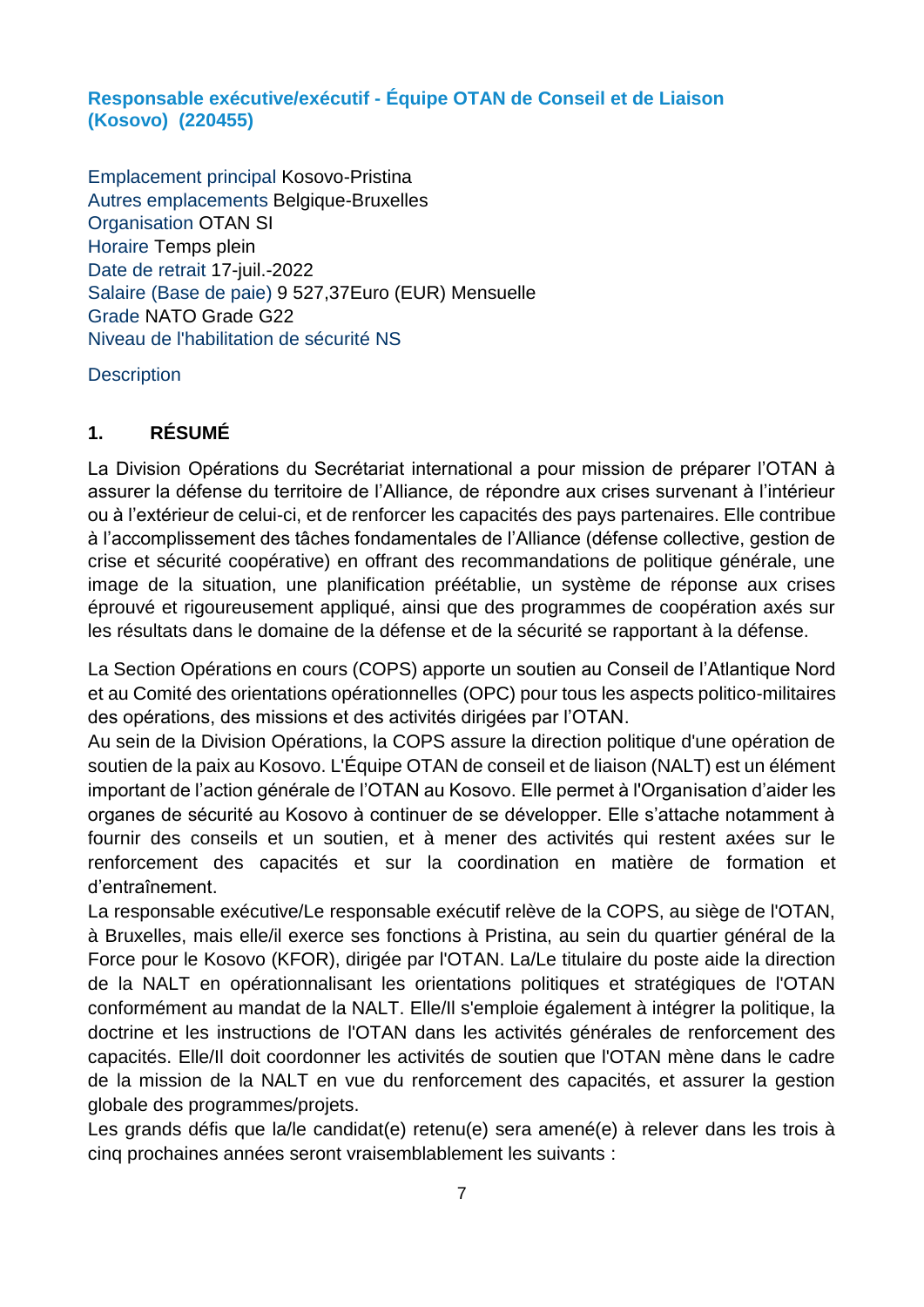- 1. contribuer aux travaux d'une équipe multinationale, en apportant à la direction de la NALT un soutien – notamment pour les questions liées à la génération de force et au personnel – dans le cadre d'une collaboration étroite avec la Division Opérations, les autorités militaires de l'OTAN et les représentants militaires nationaux, et superviser le budget de la NALT ;
- 2. assurer de manière cohérente et coordonnée l'exécution des activités de renforcement des capacités au travers de programmes basés sur des objectifs, l'idée étant que l'OTAN soit, de manière générale, transparente et capable de rendre compte de son action ;
- 3. acquérir et conserver une compréhension approfondie des sensibilités politiques en lien avec le Kosovo, ainsi que des activités de l'OTAN au niveau régional.

*Il est demandé aux candidat(e)s de joindre à leur formulaire de candidature un texte de trois pages A4 maximum (en format Word ou PDF) résumant leur point de vue sur les grands défis ci-dessus (et éventuellement sur d'autres) ainsi que l'approche qu'elles/ils adopteraient pour les relever si le poste leur était attribué.*

### **2. QUALIFICATIONS ET EXPÉRIENCE ACQUIS ESSENTIELS**

La/Le titulaire du poste doit :

- avoir un diplôme universitaire en relations internationales ou dans une discipline présentant un intérêt ;
- avoir au moins dix ans d'expérience pertinente à des postes à responsabilités croissantes ;
- pouvoir faire preuve de tact, de discrétion et de diplomatie concernant les questions revêtant un caractère sensible pour le personnel ;
- avoir une grande expérience et une capacité avérée s'agissant de diriger, d'inspirer et de mobiliser une équipe pluridisciplinaire composée de profils divers ;
- avoir d'excellentes compétences de communication tant à l'oral qu'à l'écrit, et être capable de rédiger de façon claire et concise dans l'une des deux langues officielles de l'OTAN ;
- avoir une grande connaissance théorique et pratique de l'élaboration de politiques en ce qui concerne la gestion de crise au niveau international et les dossiers internationaux ;
- pouvoir démontrer de solides capacités de jugement politique et d'analyse ;
- avoir une expérience de la planification, de la mise en œuvre, du suivi et de l'évaluation d'activités internationales de soutien dans le domaine de la sécurité ;
- avoir une bonne connaissance des questions et des défis politiques auxquels l'Alliance fait face actuellement ;
- avoir au minimum le niveau de compétence ci-après dans les langues officielles de l'OTAN : V (« avancé ») en anglais et I (« débutant ») en français.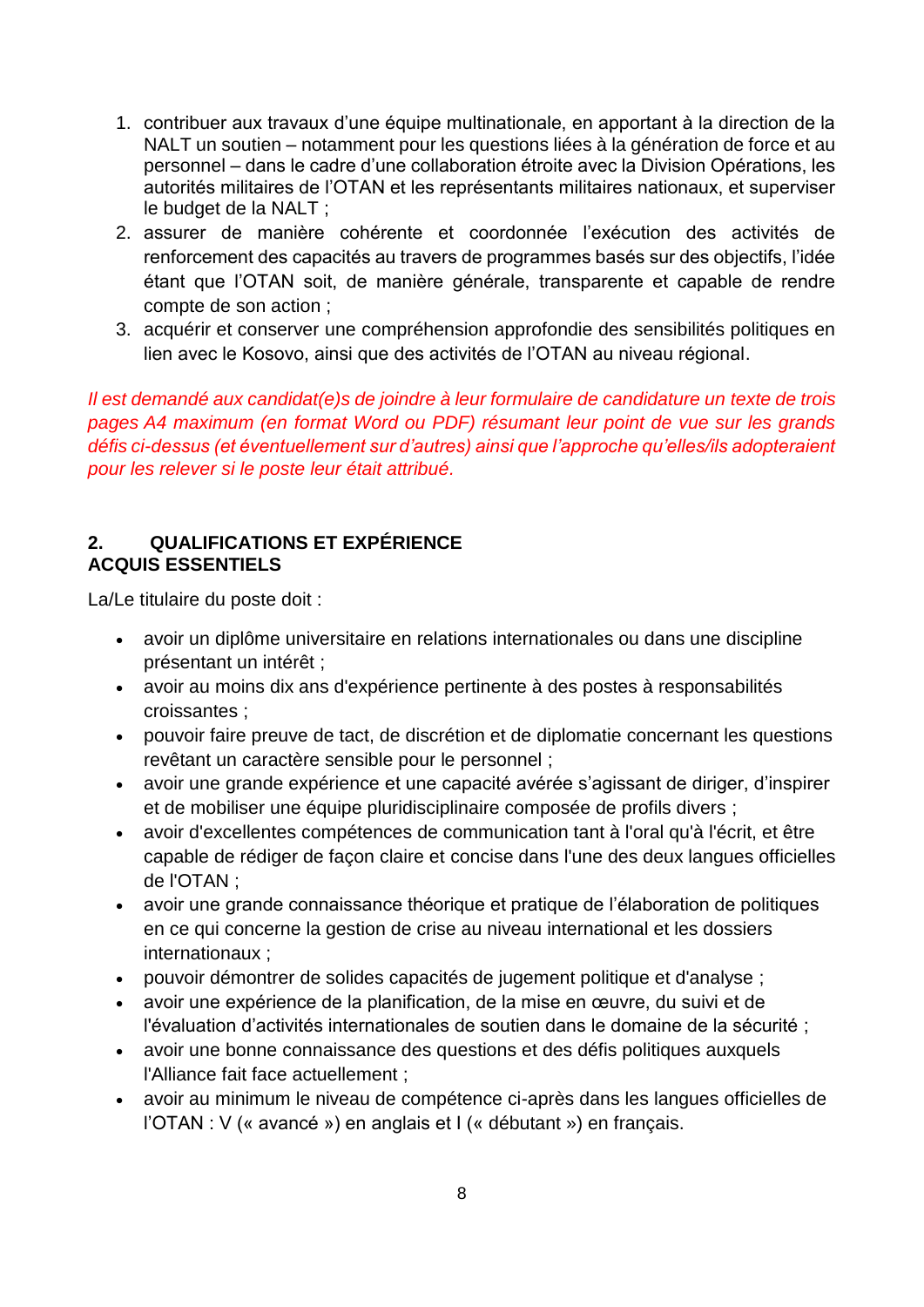## **ACQUIS SOUHAITABLES**

Seraient considérées comme autant d'atouts :

- une très bonne compréhension des structures militaires de l'Alliance ;
- une connaissance approfondie des orientations et procédures politiques et militaires de l'OTAN ;
- une expérience sur des théâtres d'opérations ou dans des zones ayant été touchées par un conflit ;
- une connaissance des Balkans, en particulier du Kosovo.

## **3. RESPONSABILITÉS PRINCIPALES**

Voir la version anglaise.

## **4. STRUCTURE ET LIAISONS**

La NALT relève de la/du secrétaire général(e) adjoint(e) pour les opérations (ASG/OPS). La/Le titulaire du poste relève du directeur de la NALT. Elle/Il conserve, selon les besoins, une vue d'ensemble de l'action militaire et politique au Kosovo. Elle/Il se tient en liaison avec la KFOR, ainsi qu'avec des représentants du siège de l'OTAN, à Bruxelles, notamment de la Division Opérations.

Nombre de subordonné(e)s direct(e)s : 11 Nombre de subordonné(e)s indirect(e)s : sans objet.

## **5. COMPÉTENCES**

La/Le titulaire du poste doit faire preuve des compétences suivantes :

- Recherche de l'excellence : se fixe et s'efforce d'atteindre des objectifs ambitieux.
- Promotion du changement : dirige personnellement le changement.
- Réflexion conceptuelle : clarifie des données ou des situations complexes.
- Valorisation du personnel : assure un mentorat, un accompagnement professionnel et une formation approfondis.
- Persuasion et influence : a recours à des techniques d'influence indirectes.
- Initiative : planifie et agit sur le long terme.
- Aptitude à diriger : se positionne comme chef.
- Compréhension organisationnelle : comprend les rouages de l'Organisation.
- Maîtrise de soi : reste calme et positif/positive, même en cas de pression extrême.

## **6. CONTRAT**

**Contrat proposé (hors détachement) : contrat d'une durée déterminée de trois ans, renouvelable pour une période de trois ans maximum.**